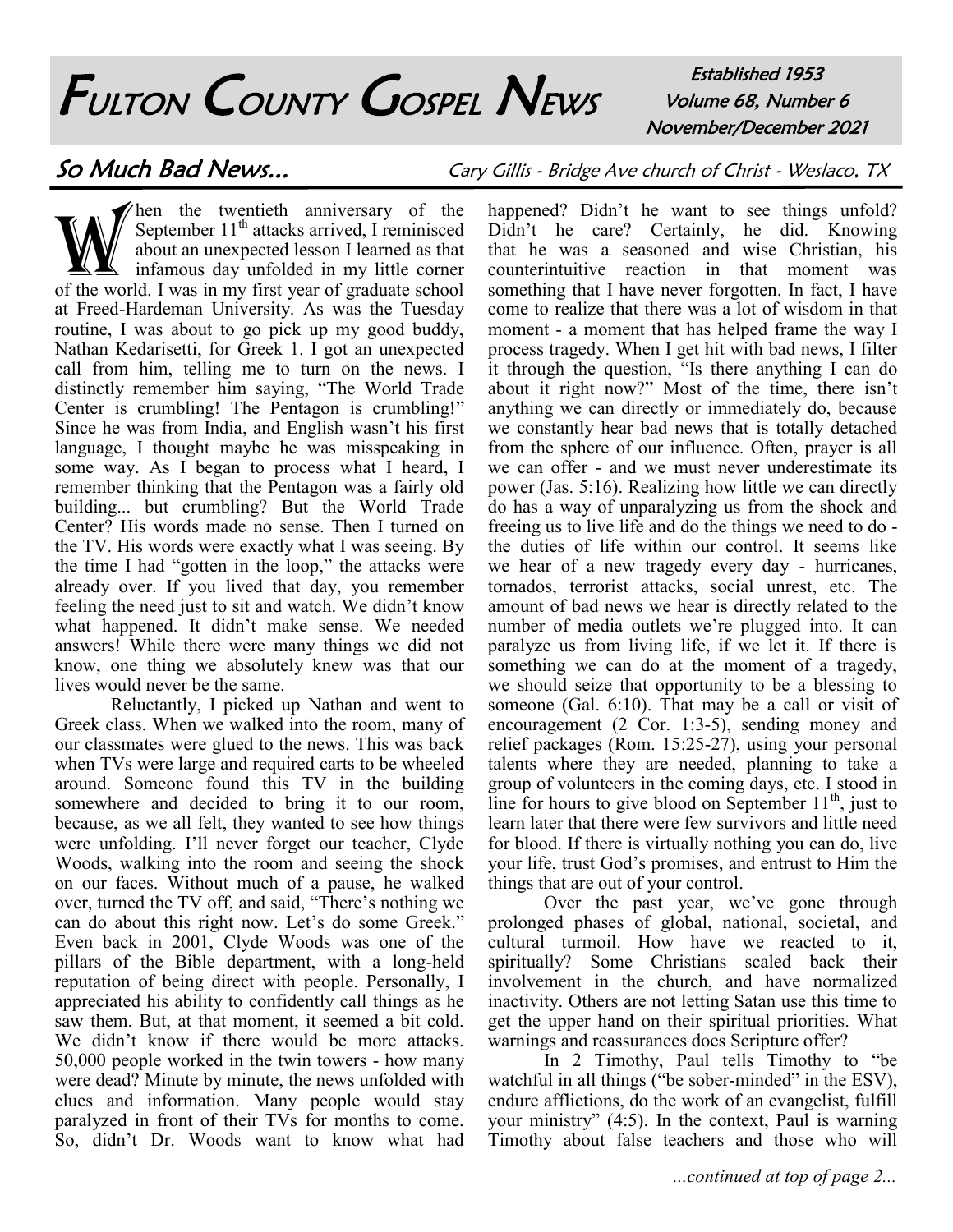follow after their words. A false teacher is anyone who affects your mind in a way that keeps you from doing God's will. In a world of ungodly "gospels" and narratives, the solution for not being deceived is staying resilient and clear-minded, while keeping focused on your duty to God. In the same way that a prosperity gospel preacher will say everything a fleshly-minded person wants to hear about a Christianity that guarantees a life of no suffering, tragedy-peddlers will say whatever keeps your fear fresh. Those who propagate fear are just another kind of false teacher, seeking to make and keep you a slave to your fear. In our culture today, the media traffics in what some have dubbed "tragedy porn" or "disaster porn." Headlines are crafted to invoke dread and fear, while robbing us of optimism and hope. Fear sells. Fear keeps people coming back. You would think that they are coming back to find out when they can let go of their fear; but they're really coming back to see what new thing there is to fear. Tragedy can be intoxicating. A sober mind processes tragedy in a controlled way.

Jesus warned His disciples about the destruction of Jerusalem that "you will hear of wars and rumors of wars," but followed that by saying not to be troubled (Matt. 24:6). Not only is bad news in high supply, it is in high demand. What we would all benefit from is turning off the news, scaling back our media input, and detoxify from the bondage of dread. I encourage you to read Psalm 46. Then read it again. And again. Let the truth of God's promises soak into your heart and melt away your anxiety and fear. The psalmist assures us: "God is our refuge and strength, a very present help in trouble. Therefore, we will not fear... The Lord of hosts is with us; the God of Jacob is our refuge... Be still, and know that I am God" (vs. 1-2a, 7, 10a). When the bad news arrives, ask yourself if there's anything you can actually do at that moment. If not, entrust it to God and take refuge in Him.

# Thanks to our Supporters and Some New Works

As the preacher for the church of Christ in Mammoth Spring, AR and the Editor of FCGN, I want to personally thank each of our supporters - both that do so congregationally or individually. The elders of the church - Kevin Hedden, Derek Hufstedler, Steve Simers, and Randy Ward - also express their gratitude for your faithful support in this work! Paul wrote to the church in Corinth, "*I have planted, Apollos has watered, but God gave the increase. So then neither is he that planteth anything, neither he that watereth; but God that giveth the increase. Now he that planteth and he that watereth are one: and every man shall receive his own reward according to his own labor. For we are laborers together with God*…" (1 Cor. 3:6-9). FCGN reaches over 6,300 people in the US on a bimonthly basis and this could not be done without your financial support. So, *Thank You!* We plant and water together. May God give the increase!

Beginning in February of this year I started a podcast for the paper on Podbean (*visit podbean.com and subscribe*!). Sometimes an episode will be an article reading from an older edition of the paper. Sometimes it will be a discussion based on a Bible question that I have received. If you subscribe to the Podbean channel you can interact with each episode by asking questions or making a comment. If you like audio books, podcasts are kind of a form of that.

In January we also began a "Local FCGN" that reaches every box in our Zip code area. We send out approximately 1,600 editions of that paper as well. If you'd like to see that, visit our congregation's website, mammothspringchurchofchrist.com. All editions are in PDF and are printable and downloadable.





Fulton County Gospel News podcast is also available on Spotify and Google Podcasts!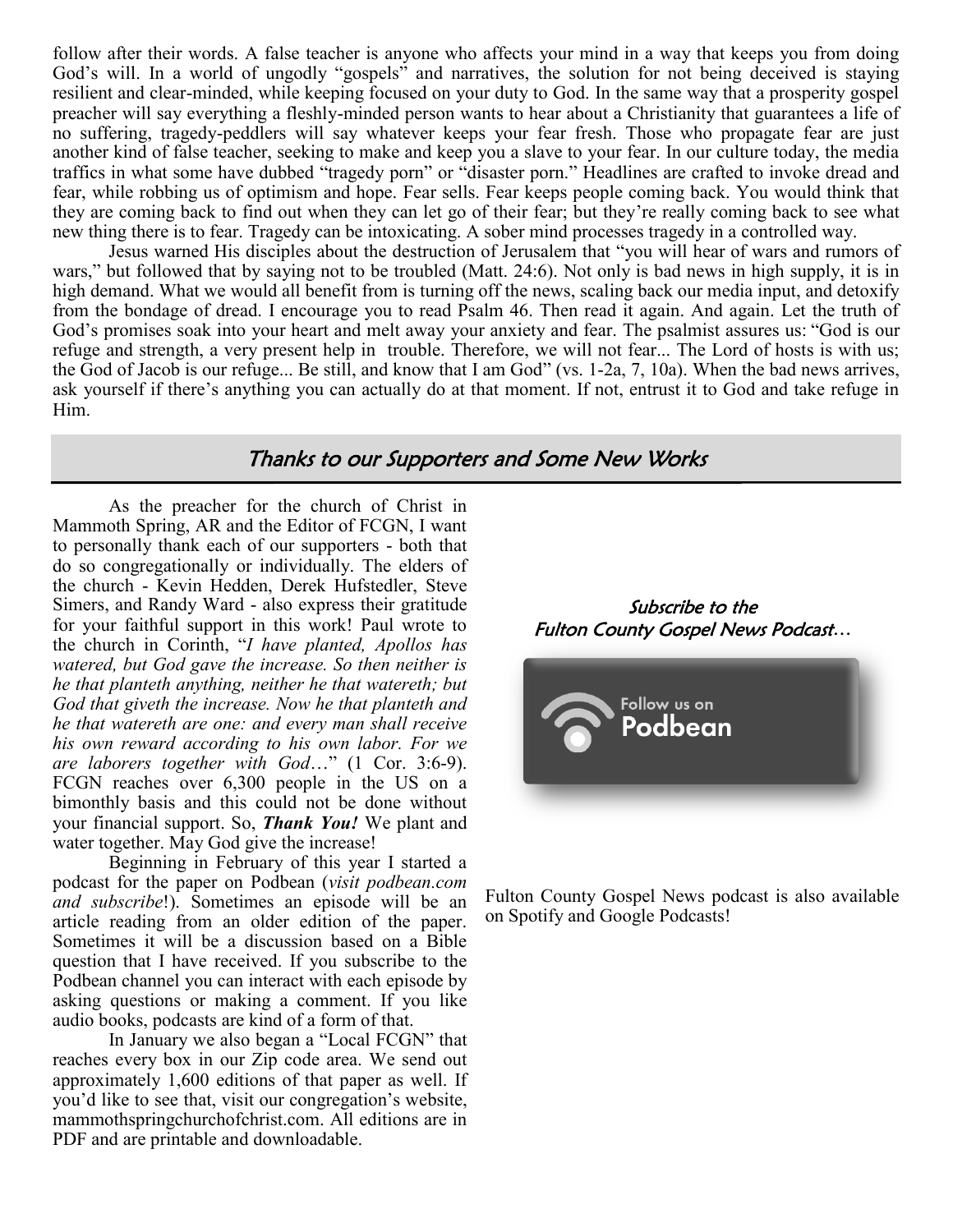If you are looking for the most dramatic and unexpected adventure, you will find t in Leviticus chapters 8-10. This describes how Moses obeyed God's instructions to consecrate Aaron and his sons as priests before the congr f you are looking for the most dramatic and unexpected adventure, you will find t in Leviticus chapters 8-10. This describes how Moses obeyed God's instructions to consecrate Aaron and his Moses began by washing Aaron and his sons and dressing them in the clothing that God had commanded (Lev. 8:1-9). With the preparations made, Moses proceeded to anoint the tabernacle and its altar and utensils before pouring oil upon Aaron's head and sanctifying him to be the high priest. Then Moses followed a similar procedure to consecrate Aaron's sons as priests of Israel (Lev. 8:10-13). The following verses provide a detailed account of the offering of a bull as a sin offering and a ram as a burnt offering (Lev. 8:14-29). Note that Moses followed very carefully the commands the Lord had given him. God's instructions had to be followed quite explicitly. Failing to do so would result in death. "*Therefore shall ye abide at the door of the tabernacle of the congregation day and night seven days, and keep the charge of the LORD, that ye die not: for so I am commanded. So Aaron and his sons did all things which the LORD commanded by the hand of Moses*" (Lev. 8:35-36).

After a week, Aaron and his sons began performing their priestly tasks. Once again, there is a strong emphasis on doing things exactly as God had commanded. "*And Moses said, This is the thing which the LORD commanded that ye should do: and the glory of the LORD shall appear unto you. And Moses said unto Aaron, Go unto the altar, and offer thy sin offering, and thy burnt offering, and make an atonement for thyself, and for the people: and offer the offering of the people, and make an atonement for them; as the LORD commanded*" (Lev. 9:6-7). As the priests carried out their work, God manifested his approval by causing the glory of the Lord to appear before the people (Lev. 9:23-24).

After such an auspicious beginning, the outlook for Israel's new priesthood looked very good indeed. However, Aaron's sons Nadab and Abihu soon made such a serious mistake that it cost them their lives. Leviticus 10:1-2 says, *"And Nadab and Abihu, the sons of Aaron, took either of them his censer, and put fire therein, and put incense thereon, and offered strange fire before the LORD, which he commanded them not. And there went out fire from the LORD, and devoured them, and they died before the LORD."* 

What was this **strange fire** and why did it provoke the Lord to respond in such a drastic way? Some other translations use the phrase "unauthorized fire" and that aptly describes the nature of these priestly brothers' transgression. After being trained to

follow every detail of the Lord's instructions precisely, they offered *"unauthorized fire"* when they attempted to burn incense. The Law specified where the coals to burn incense were to be found. "*And he shall take a censer full of coals of fire from the altar before the LORD, and two handfuls of sweet incense beaten small, and he shall bring it inside the veil*" (Lev. 16:1- 2). Perhaps Nadab and Abihu used coals from another source. That might not seem like a major problem in our estimation, but anytime we disobey God's precise instructions, we may face serious consequences. Nadab and Abihu took it upon themselves to do something that the Lord had not commanded them to do. While we might think that the source of the fire would be irrelevant, that was not the case. It was enough to cause the Lord to send out a fire to devour them.

The lesson for us to take from the sad story of Nadab and Abihu is that it is very important that we get the details right. If God says to do it a certain way, we had better be sure that we do precisely what he says! There is **no room for error** when we are serving the Lord. Whether these priests were careless or rebellious is not the issue. They did something that God had not commanded and they paid for it with their lives.

We live in a time when many people, including some of our brothers and sisters in the church, do not take the matter of authority seriously. When we ask them about authority for some change they want to make in the church's worship or organization, they readily reply, "The Bible doesn't say that we can't do it that way." They have rejected the idea that we need Christ's permission for everything we do. Silence (i.e., the lack of a "thou shalt not" statement) does not equal the granting of permission. In his 1976 debate with Dwaine Dunning, Rubel Shelly made the point that everyday life doesn't work that way. A doctor's prescription instructs a pharmacist what medicine to give to a sick customer. It does not list all the medicines not intended for that patient. Employees who fill an online shopping order send the items the customer bought; they do not send all the items the customer failed to say that he did not want sent to him. It's all quite simple. Do what it says, not what it doesn't say. Obey what the Bible says. Do not assume that anything you want to do is permissible since it is not expressly forbidden. Shelly emphasized **"the authority principle"** -- found in Colossians 3:17, *"And whatsoever ye do in word or deed, do all in the name of the Lord Jesus, giving thanks to God and the Father by him."* Everything we do must be done in the name of [or by the authority of] the Lord Jesus. Don't be guilty of making the same kind of mistake that Aaron's sons did.